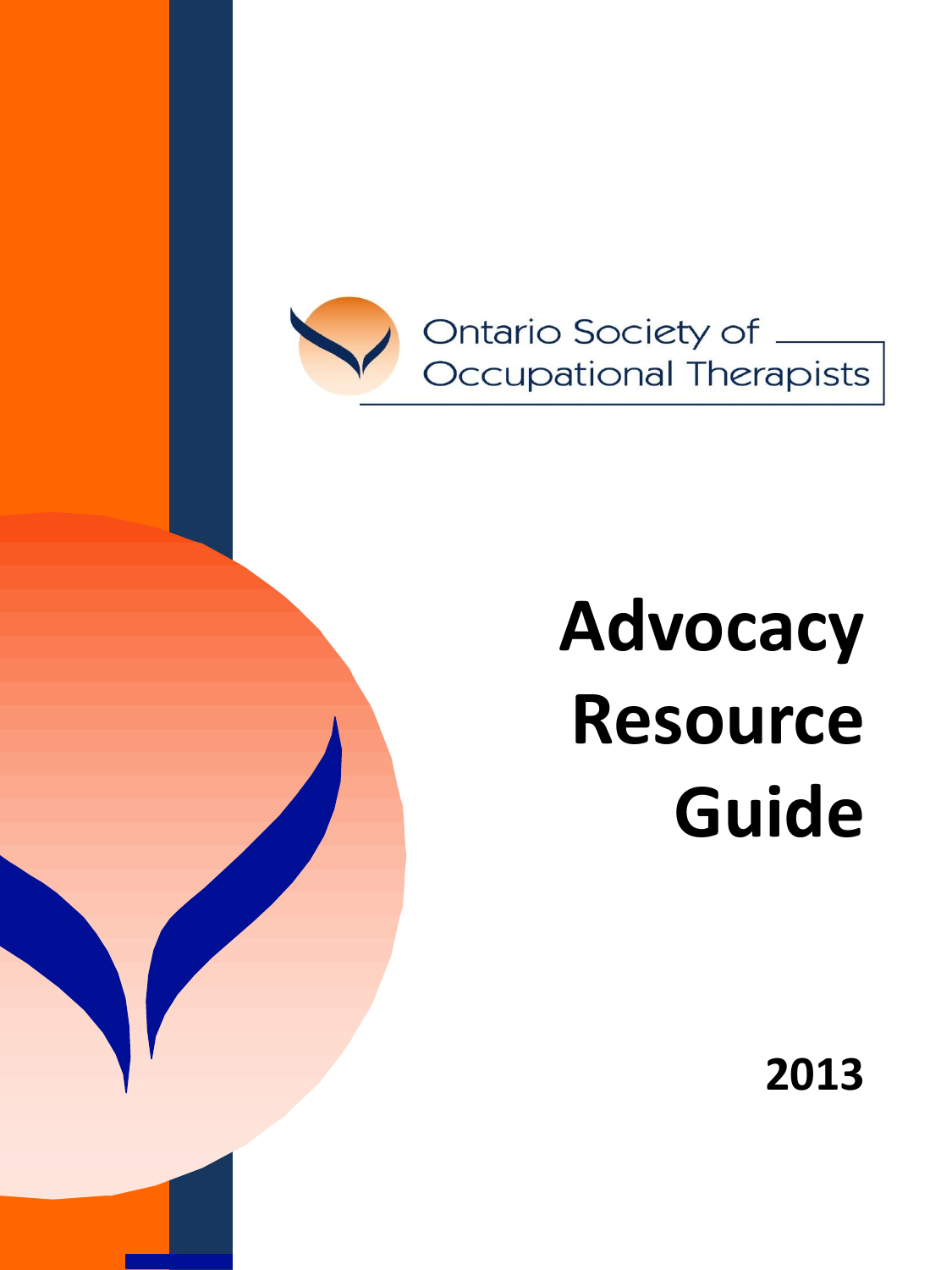

# **Advocacy Resource Guide**

This Advocacy Resource Guide was developed by the Ontario Society of Occupational Therapists (OSOT) to assist its members in their advocacy activities to promote occupational therapy and its issues and positions to key policy and decision-makers. The primary purpose of the resource is to facilitate the establishment of communications and relationships with these important audiences. Although focused on advocacy to a member's Member of the Provincial Parliament (MPP), the steps and advice in this resource are transferable to the establishment of communications with other key influencers of issues affecting occupational therapy practice – hospital administrators, program directors, local health advocacy organizations, municipal politicians, etc.

The primary purpose of an advocacy campaign or effort is to promote the issues and positions of the profession. OSOT remains an advocacy resource for all members. A secondary, but nonetheless important purpose of advocacy activity is to build a good working and communication relationship with local decision-makers so that when issues do arise concerning health care or affecting occupational therapy, these relationships can facilitate opportunities for communication and input.

OSOT members are encouraged to use this guide to prepare and plan meetings with MPPs and decision-makers. The resource includes guidelines and tips aimed at making your meeting run smoothly and assisting you to deliver messages that leave a lasting impression.

Good luck in your advocacy activities and *thank you!*

*Updated June 2013*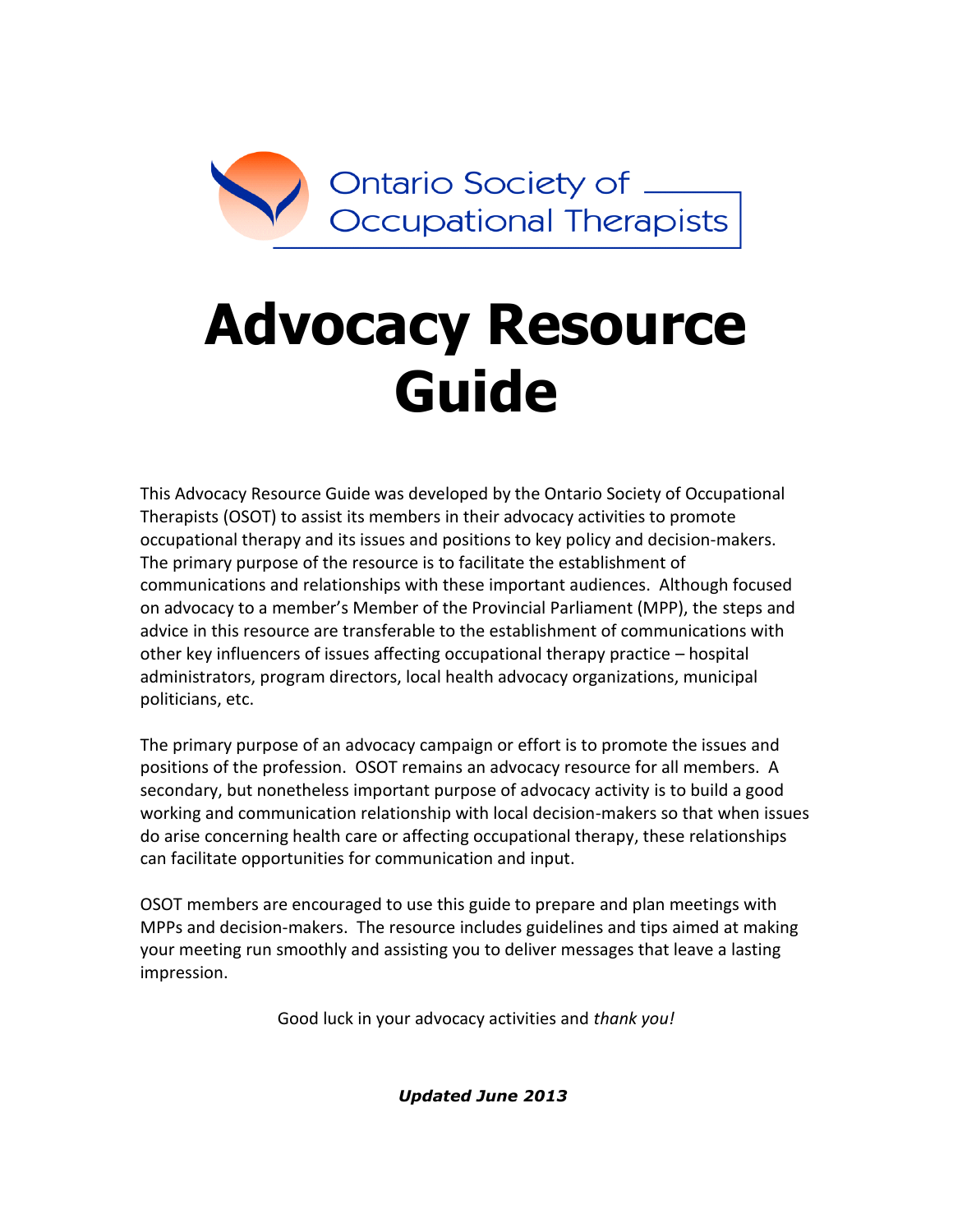# **What is Advocacy?**

When a group of persons are engaged in trying to influence legislators or other public officials in favour of a specific cause; to try to influence the thinking of legislators or other public officials for or against a specific cause, they are engaged in advocacy.

Another term often used for this type of activity is lobbying. In recent years, the term lobbying has come to be associated with more aggressive negotiation of influence, often undertaken by paid lobbyists. Legislation in Ontario requires that all "Lobbyists" – those paid to advocate for a cause – be registered with government.

OSOT is not asking members to be "lobbyists". In fact, the profession is more comfortable with the notion of "advocating" for its positions and views. We are asking members to participate in professional advocacy.

#### **Advocating your Positions to your Local Politicians**

All politicians can and should be targets of professional advocacy. Their job is to represent the constituents in their riding. Therefore, it is their job or duty to meet their constituents, to understand what they think and to acquaint themselves with all sides of an issue.

Individuals in public office are meant to be accessible and accountable as they go about the business of government, such as enacting laws and creating public policy.

Often, decision-makers do not have direct access to information on how a particular proposal might affect stakeholders. It is the job of advocates and industry experts to educate elected officials who will be making these decisions and to make certain that they have the necessary information to make the best decisions possible.

Successful politicians make a point of staying in close contact with the people who elect them and continuously seek the advice of constituents on the issues that are important. One way of doing so is by regularly meeting with community representatives to discuss topics of interest. Politicians also keep careful track of the issues that people call or write them about.

Who are politicians that you might advocate your positions to? With respect to health care policy and service delivery, the most influential politicians are likely MPPs (members of the provincial parliament) who are elected to the legislative assembly. This is because health care delivery is a provincial jurisdiction. Nevertheless, you may find that your local mayor or council members may be valuable contacts to advocate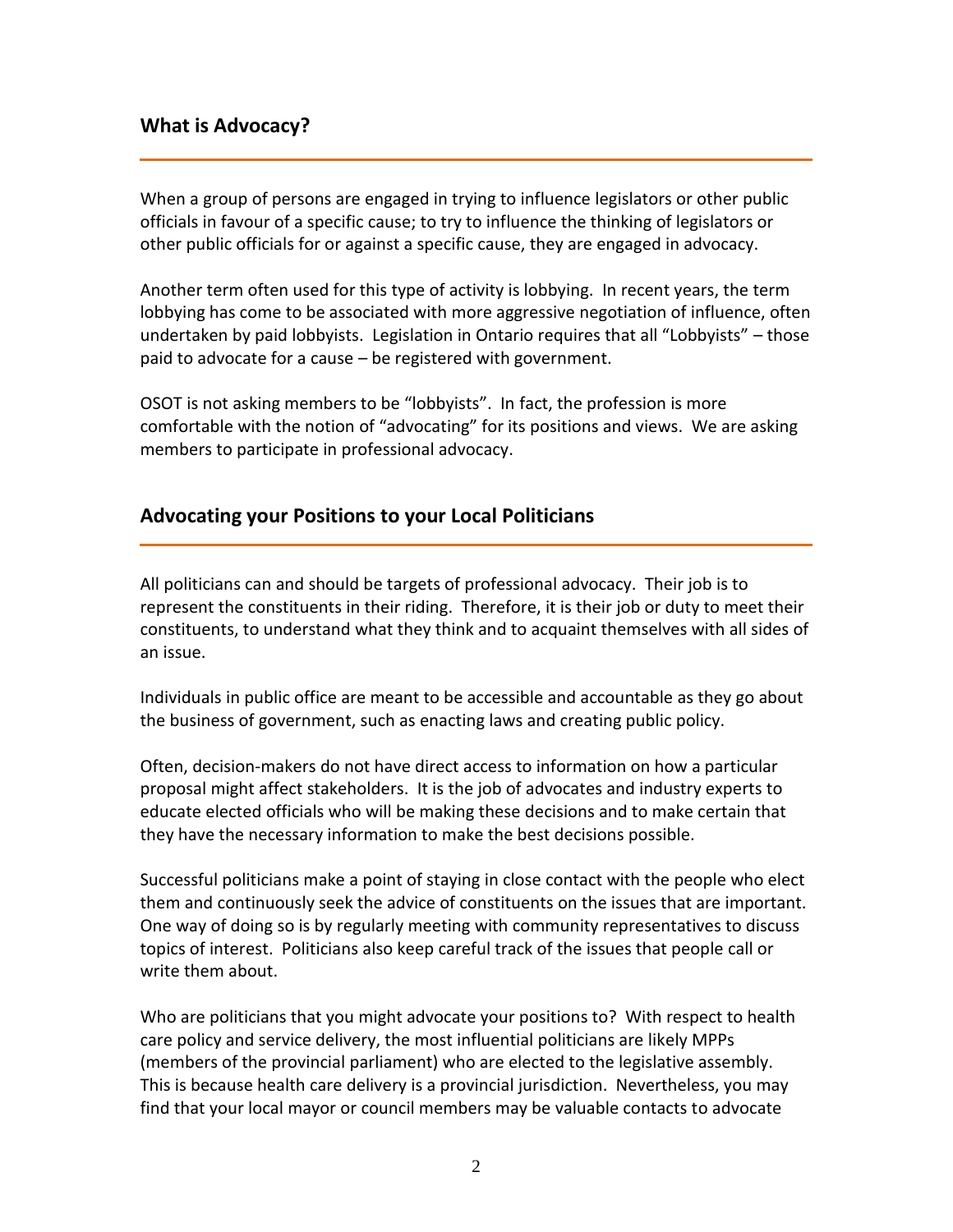your issues to if they are issues that affect municipal or regional affairs (e.g. transportation services for persons with disabilities). Although not elected, Executive Directors of Local Health Integration Networks, hospital administrators, etc. may also be valuable targets to influence and educate with respect to your positions. The more voices that can share your perspective, the better!

You do not have to be an expert to advocate to an MPP or other politician! You just need to concentrate on the issue and provide as much pertinent information to him or her as possible. Consider yourself that important member of his/her constituency that can educate them about impacts of potential policies. You can do this as simply as in meeting with your MPP or writing them a letter.

The goal of a meeting or letter writing campaign is to ensure that your MPP is aware of your issues and your views but an equally important goal is to create a relationship with your MPP. It is the relationship that will enable you to keep in touch on issues affecting you and your profession.

*"If you really have an expectation that at some point something is going to come down the pipeline… then you have a responsibility to try and establish a relationship [with your MPP] that will allow you to get in the door and be heard" ~ Honourable George Smitherman, Ministry of Health & Long-Term Care, 2001*

# **Steps to Assure an Effective Advocacy Meeting**

Once you commit to communicate your thoughts and concerns and educate your MPP, take the following actions to ensure that your meeting is effective and productive;

- Set up your Meeting
- Prepare for the Meeting
- Engage in a constructive, professional Meeting
- Follow-up
- Communicate your results to OSOT

#### **1. Setting up your Meeting**

The first step in setting a meeting with your MPP is knowing who that individual is! For a complete listing of Ontario MPPs and their contact information [click here.](http://www.ontla.on.ca/web/members/members_current.do?locale=en) You will need to know your provincial electoral riding. If you are not certain of this, visit the [Election Ontario website](http://fyed.elections.on.ca/fyed/en/form_page_en.jsp) and search using your postal code.

Setting up a meeting with your MPP may be the most difficult step in the entire advocacy effort. MPPs can be extremely busy individuals and/or they may schedule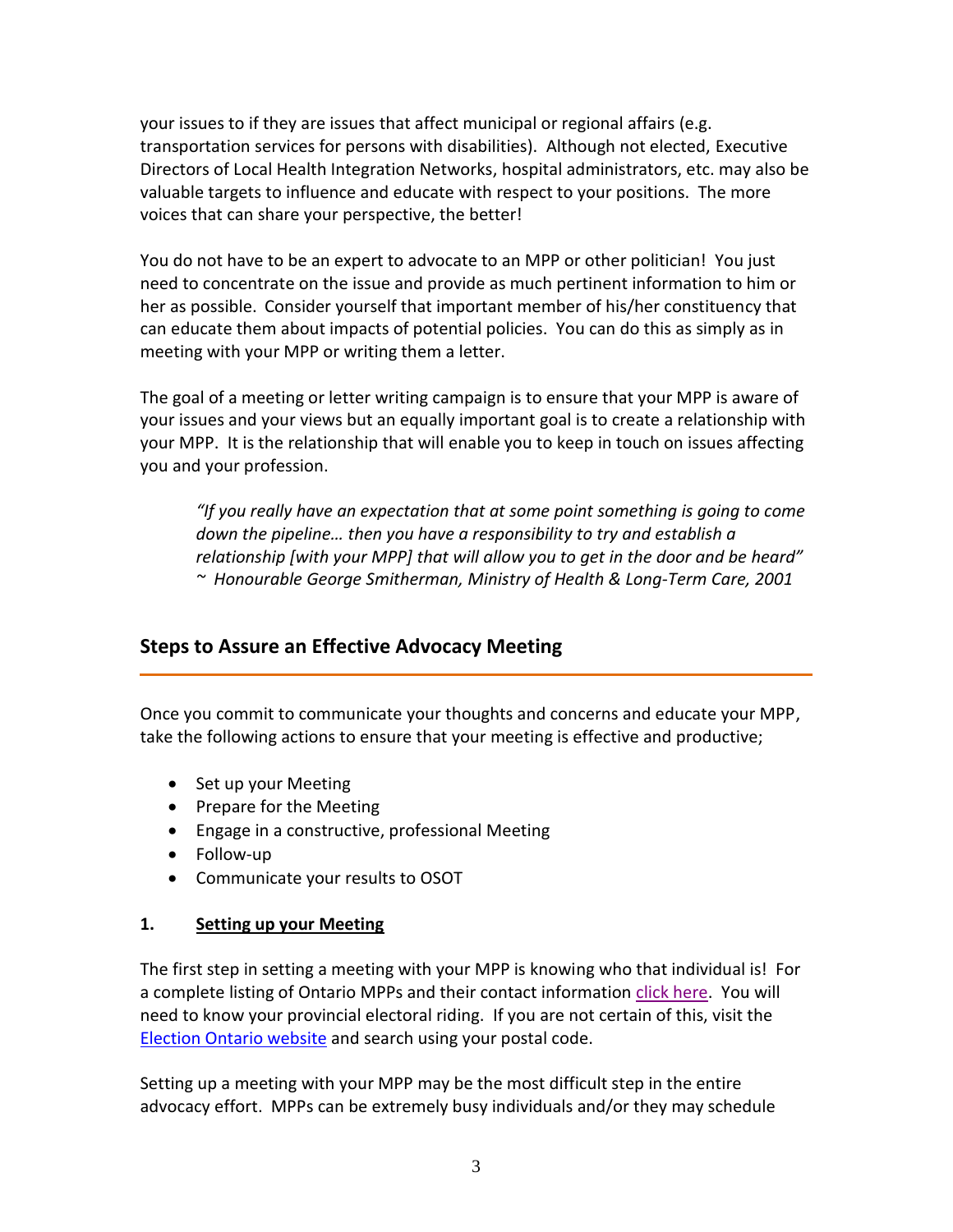constituency meetings only one day a week. Often their staff are particularly protective of their time.

Try to arrange a meeting when the Legislature is not in session. You can access a [legislative schedule](http://www.ontla.on.ca/web/home.do) of the Ontario legislature to determine when it is in session. The Legislature never sits on Fridays so Fridays are the time that most MPPs devote to constituency meetings when the Legislature is in session. When the legislature is not in session most MPPs will be in their constituencies.

Scheduling notwithstanding, remember that MPPs are always anxious to understand what their constituents identify as their issues. They *want* to speak and interact with people – this helps them be a better representative!

The following steps will help ensure that you are successful in arranging a meeting;

# **a) Write to your MPP**

- A letter to your MPP requesting a meeting will help establish the first contact with him/her. The most effective letter is a personal one-page letter, not a form letter. This letter should be sent to their constituency office. An email request can be an effective alternative these days but ensure you engage a letter etiquette and formality.
- The letter/email should not give a detailed account of the issue. Highlight the issue and request that a meeting be arranged to give you an opportunity to provide more detail. As well, indicate that you will follow-up with his/her office to arrange a time convenient to their busy schedule. See Appendix 1 (p. 8) for sample letter.

*Tip: Fax the letter to your MPP prior to mailing it. This will ensure that the letter will be read at least twice by the MPP's staff and will receive proper attention.*

#### **b) Telephone your MPP**

- Approximately one or two days after you have faxed/emailed the letter of request, telephone the MPP's constituency office and ask to speak to the individual who schedules meetings.
- Indicate to the assistant who you are, that you had faxed/emailed a letter requesting a meeting and the reasons why you would like a meeting.
- Indicate how much time you will need with your MPP and how many people will be joining you if any. (Try to limit the number of people attending with you to only one or two people.)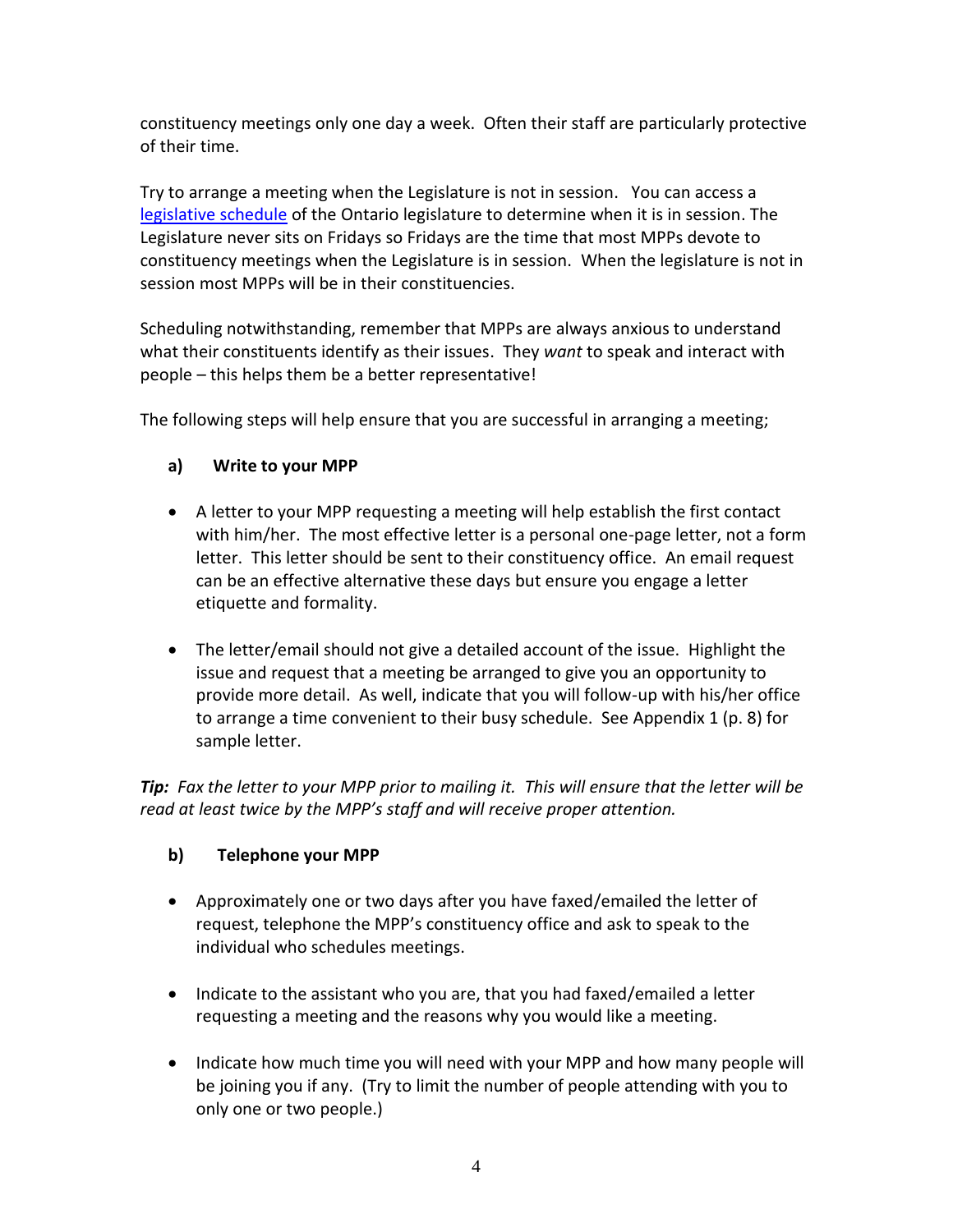- Indicate that you will provide additional information regarding your issue at the meeting, however, if the MPP requires information beforehand, you would be glad to send it.
- Offer several dates and times for the meeting and be flexible.

*Tip: No matter how well you know your MPP, always make an appointment. NEVER just show up at their office when you know they will be there. Also, do not try to discuss the issue in detail with the MPP when you see him/her on the street or socially.*

#### **2. Prepare for the Meeting**

- Once you have scheduled a meeting and you know how long the meeting will last, you can start planning your presentation. If more than one person is attending, ensure that each participant has a role. Assign someone the responsibility of keep track of time and ensuring that everyone sticks to the agenda.
- Do some research about the MPP prior to your meeting what Party he/she belongs to; what additional roles or responsibilities they have (i.e. is she/he a Minister, Parliamentary Assistant, Opposition Critic); what involvement he/she has had that may be relevant to your issue (sometimes their former jobs have relevance). You can find more information about your MPP at their party websites;

[Liberal Party of Ontario](http://www.ontarioliberal.com/) [NDP Party of Ontario](http://www.ontariondp.com/) [Progressive Conservative Party of Ontario](http://www.ontariopc.com/)

 Prepare and bring with you information and materials supporting your position, but don't be overwhelming. A concise briefing note, accompanied with additional supporting information to leave with the MPP is sufficient. Contact OSOT for assistance or to enquire if there are association documents that may be of assistance.

*Tip: If you have not previously met with an MPP or are nervous, rehearse your presentation. Ensure that you are presenting your facts in an orderly, concise and positive manner. Try not to read your remarks although you may refer to notes.*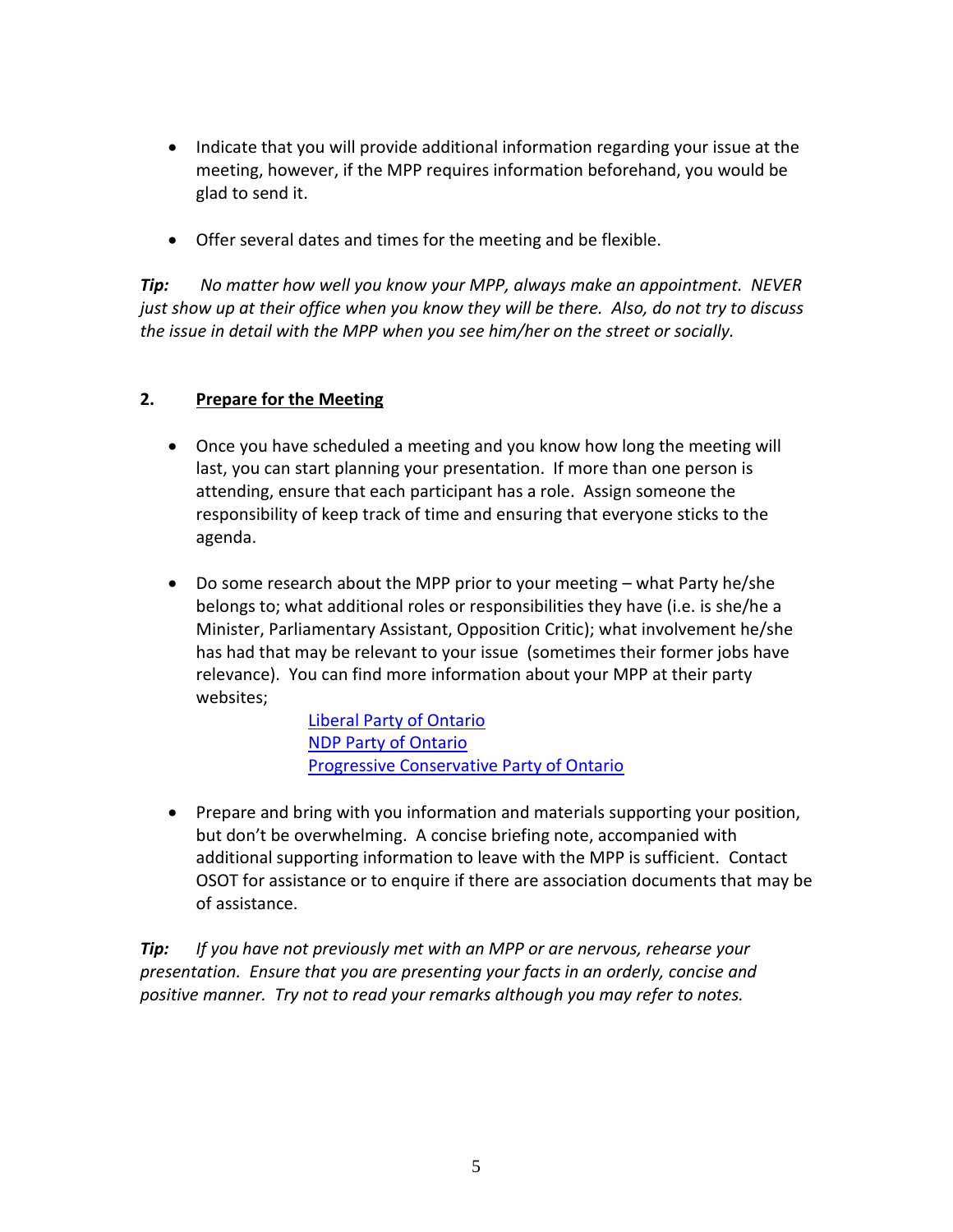#### **3. The Meeting**

- When it is time to meet with your MPP arrive at their office a little early so that you are not rushed. Dress in "business" attire as it is a formal meeting.
- Be patient. It is not uncommon for an MPP to be late for meetings.
- The MPP may meet you alone or with staff present.
- After a round of introductions, be prepared to make your presentation. Some politicians will sit and listen; others will interrupt to ask questions. Be prepared for either approach and accommodate various styles of interaction. Encourage questions.
- Be polite, focused and businesslike. Stick to the issue and try to avoid being partisan – do not mention who you voted for in the past election or your party affiliation.
- Do not be confrontational or argumentative. If they have a comfortable interchange with you, they are more likely to support you or consult with you in the future.
- MPPs want to represent the best interest of their constituency. Make special effort to demonstrate the connection between what you are presenting and the interests of the member's constituents.
- If you are asked a question that you do not know the answer to, say so. Do not guess at an answer. Indicate that you will have to look into it and back to him/her with the correct response.
- Keep your goals in mind throughout the meeting informing the MPP of your issues and building a working relationship with the politician.
- Interruptions can occur. Be flexible.
- As the meeting begins to wrap up, make sure someone takes advantage of the remaining time to quickly and concisely summarize or reiterate your most important points. You may wish to offer to be an expert resource on issues related to occupational therapy or health care in general.

*Tip: Always provide written information or briefing packages to the MPP at the end of a meeting. If material is provided at the beginning, the MPP will most likely read*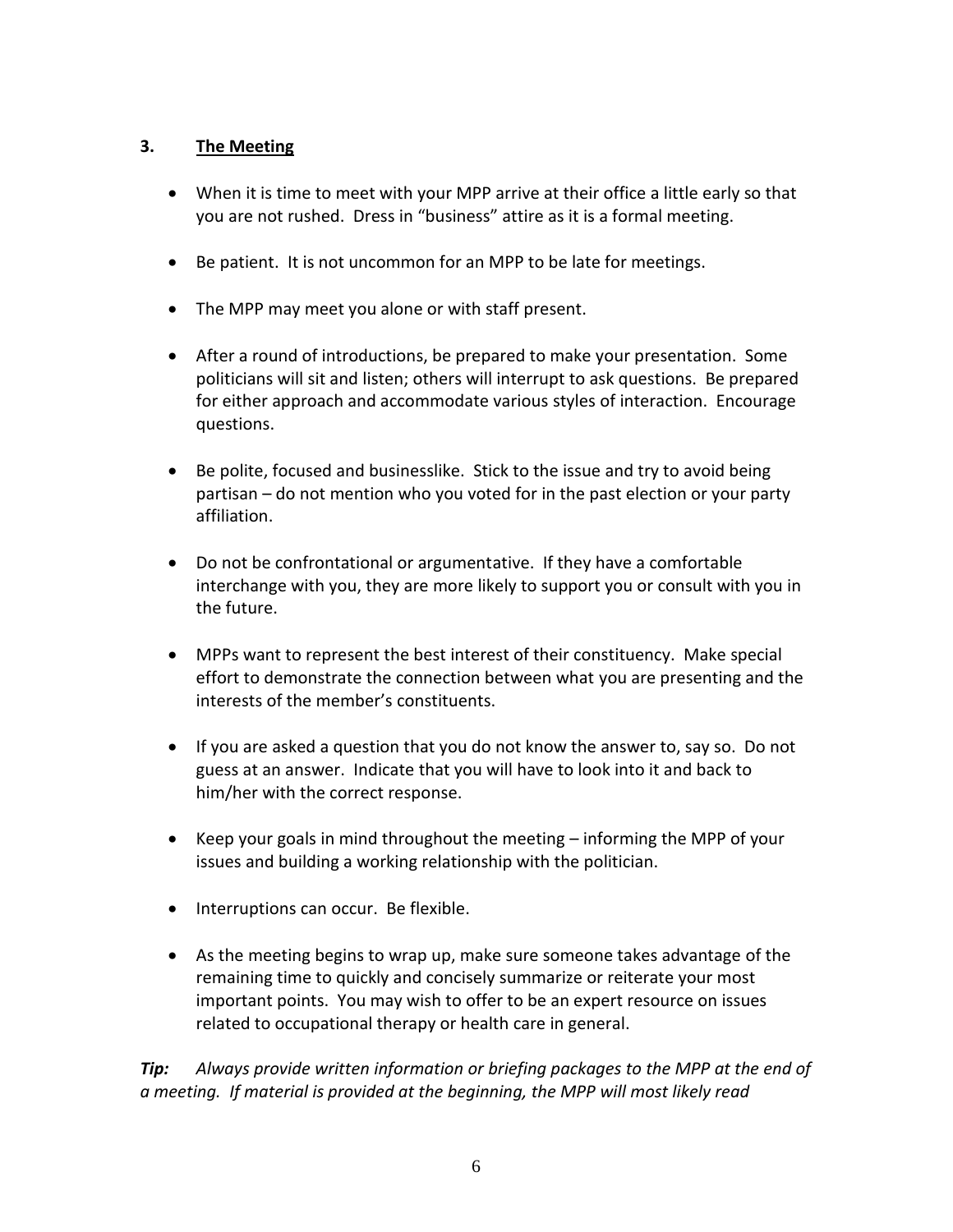*through the notes rather than pay attention to your presentation. See Appendix III for additional resources to prepare a briefing package.*

# **4. Follow-up**

- Immediately after your meeting with the MPP, always follow up with a letter of thanks. (See Appendix II (p. 9 ) for a sample follow-up letter)
- Use the opportunity of this letter to recap the purpose of your meeting and the points that were covered. As well, provide any additional information or materials that might have been requested, or to answer any questions that you were unable to answer at the meeting.
- Indicate that you are looking forward to working with them on this issue and on other health related issues.
- In addition to mailing the letter, fax a copy to the MPP's office.

*Tip: Keeping in regular touch with your MPP helps build your relationship and credibility. If you have a newsletter or brochure, include your MPP on the mailing list. Include them in your holiday greeting care list.*

# **Keep your association apprised of your advocacy activities**

Contact the Ontario Society of Occupational Therapists (OSOT) for additional resources to assist you to promote specific issues and to keep the Society apprised of your advocacy activities. This enables the Society to build on communications that have already taken place at the local level and to monitor reaction and sentiment of the various parties to issues of concern to occupational therapists.

It also enables the Society to extend the well-deserved and sincere "*thank you!!"* for your efforts to promote the profession and its issues and concerns.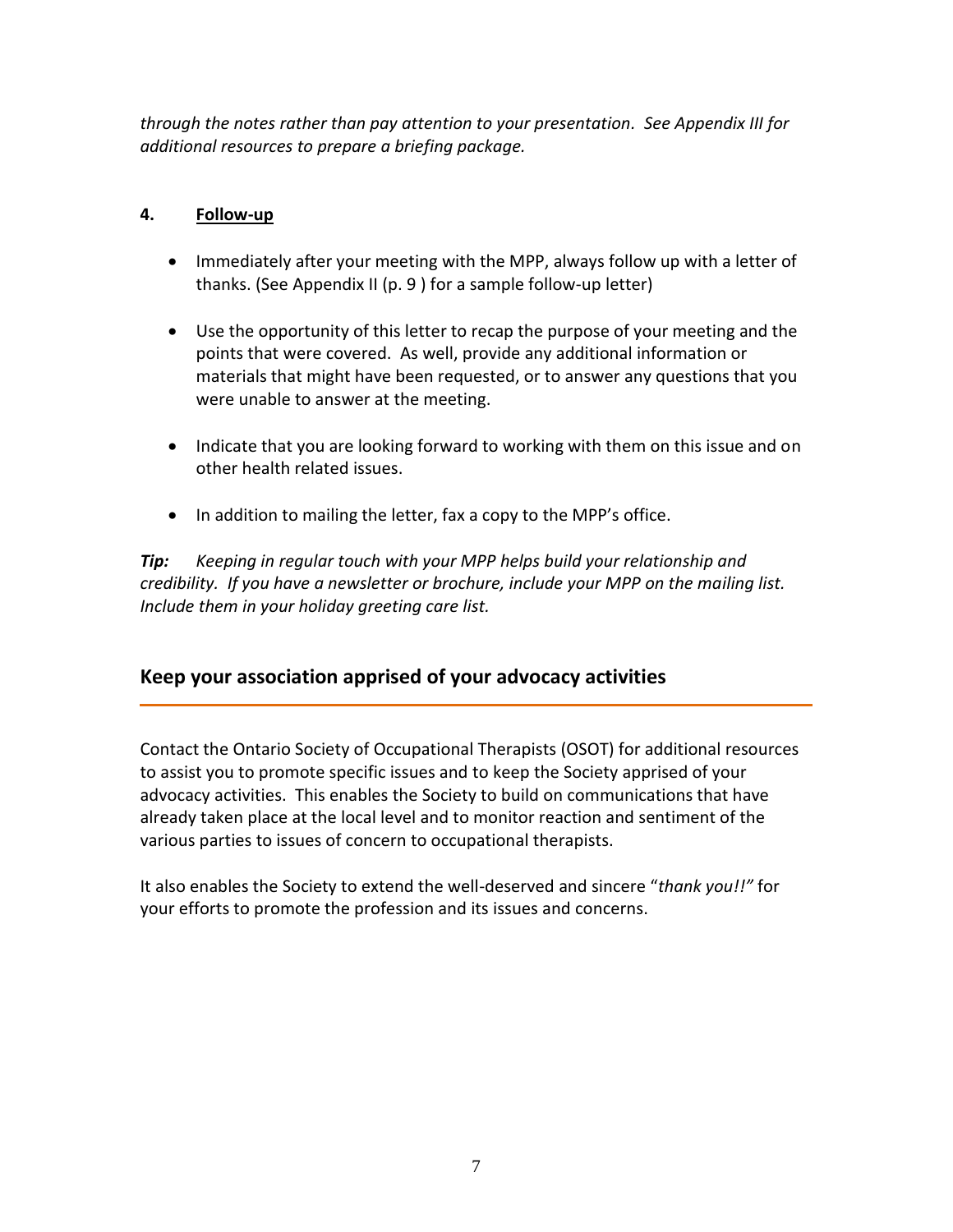# **APPENDIX I**

# **SAMPLE LETTER OF MEETING REQUEST**

Mr./Ms MPP's Full Name, MPP Riding Address City ON Postal Code

Dear Mr./Ms. MPP's last name,

#### **Re: Meeting Request**

Over the past year there has been a great deal of media coverage concerning the Government's Health Care Transformation Agenda. Important priorities have been identified as critical to address – reducing wait lists for cancer care, diagnostic testing, joint replacement surgeries, cardiac care and controlling hospital deficits. These priorities are important but the focus of attention on these priorities has resulted in hospitals withdrawing other important services from their service delivery menu – service cuts that leave members of our community without a means to achieve their full health or recovery potential.

Out-patient services are vanishing from our community. No longer seen as a priority to fund, *Hospital x* has closed its services for persons who are discharged post hand surgery. I am concerned about the lack of services available to these patients for whom there is no community based funding source.

As a practising occupational therapist and one of your constituents, I would like to meet with you at your earliest possible convenience to discuss the impact of current health policy on our community and its residents' health care needs.

I will follow up with your office to arrange a meeting at a time convenient to your busy schedule.

Sincerely,

Occupational Therapist

\*\* *Note: OSOT can help you draft a letter by providing details to support your issues*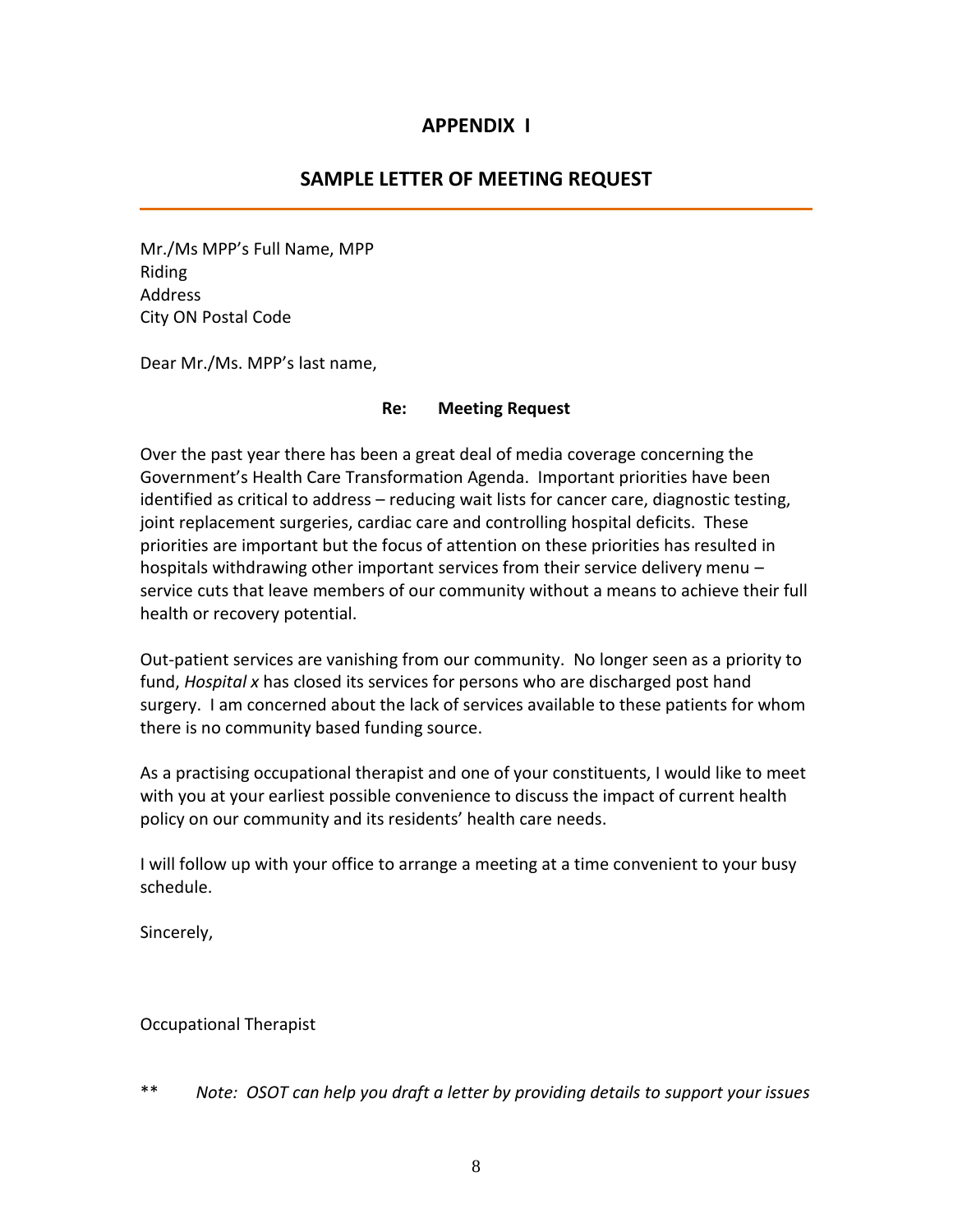# **APPENDIX II**

# **SAMPLE FOLLOW-UP LETTER TO MPP**

Mr./Mrs. MPP's Full Name, MPP Riding Address City, ON Postal Code

Dear Mr./Ms. MPP's last name,

Thank you for taking the time to meet with me/us on [date of meeting] to discuss my/our concerns about the lack of out-patient rehabilitation services for members of our community.

I/We hope that you found the meeting to be as productive and informative as we/I found it to be.

As we/I mentioned at our meeting,……….

Again, thank you for meeting with us. If you require any additional information or have any questions concerning out-patient services, or any other issue relating to health care, please do not hesitate to contact me.

Sincerely,

Occupational Therapist